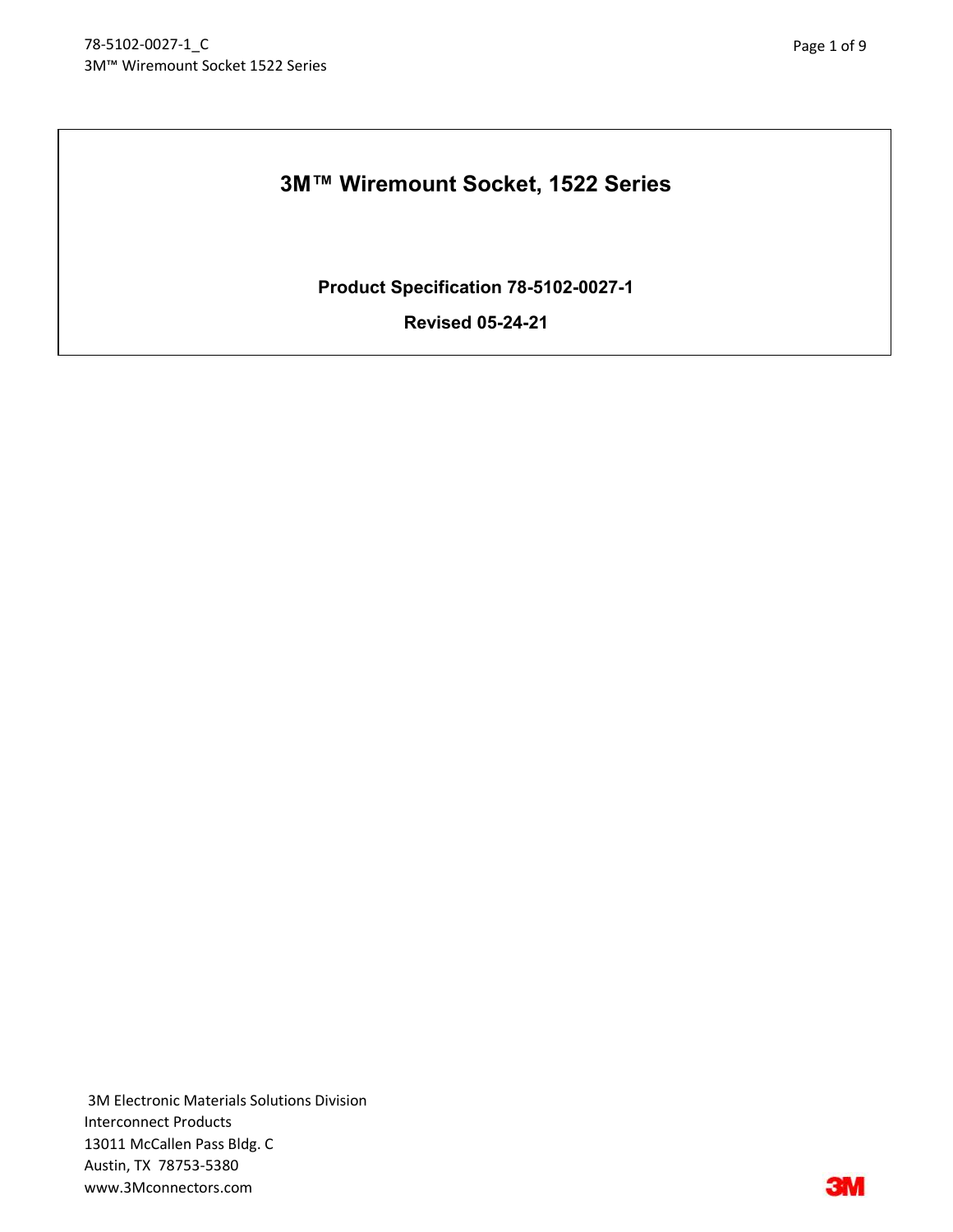# **Table of Contents**

|      |                                                                                                                                                                        | $\overline{\mathbf{1}}$ |
|------|------------------------------------------------------------------------------------------------------------------------------------------------------------------------|-------------------------|
|      | <b>Contents</b>                                                                                                                                                        |                         |
| 1.0  |                                                                                                                                                                        | $\overline{\mathbf{3}}$ |
| 2.0  | 3M Customer Documents (and according to the control of the control of the control of the customer Documents)                                                           | $\mathbf{3}$            |
| 3.0  | Performance Testing (and according of the contract of the contract of the contract of the Performance Testing                                                          | $\overline{\mathbf{3}}$ |
| 4.0  | Performance and Characteristics Overview (example resonance resonance and Characteristics overview of the resonance of the resonance and $\mathbf{C}$                  | $\overline{\mathbf{3}}$ |
| 5.0  | <b>Electrical</b>                                                                                                                                                      | $\overline{4}$          |
| 6.0  | <b>Mechanical</b>                                                                                                                                                      | $4-5$                   |
| 7.0  | <b>Physical</b>                                                                                                                                                        | 5                       |
| 8.0  | <b>Environmental</b>                                                                                                                                                   | $5-6$                   |
| 9.0  | Qualification Test Groups and Sequences <b>container the Contract of Cualification Test Groups and Sequences</b> contains the container of the Cualitication Test of 6 |                         |
| 10.0 |                                                                                                                                                                        | $\overline{7}$          |
| 11.0 |                                                                                                                                                                        |                         |
|      |                                                                                                                                                                        |                         |
|      | <b>Important Notice</b>                                                                                                                                                |                         |
|      | <b>Warranty Information</b>                                                                                                                                            |                         |

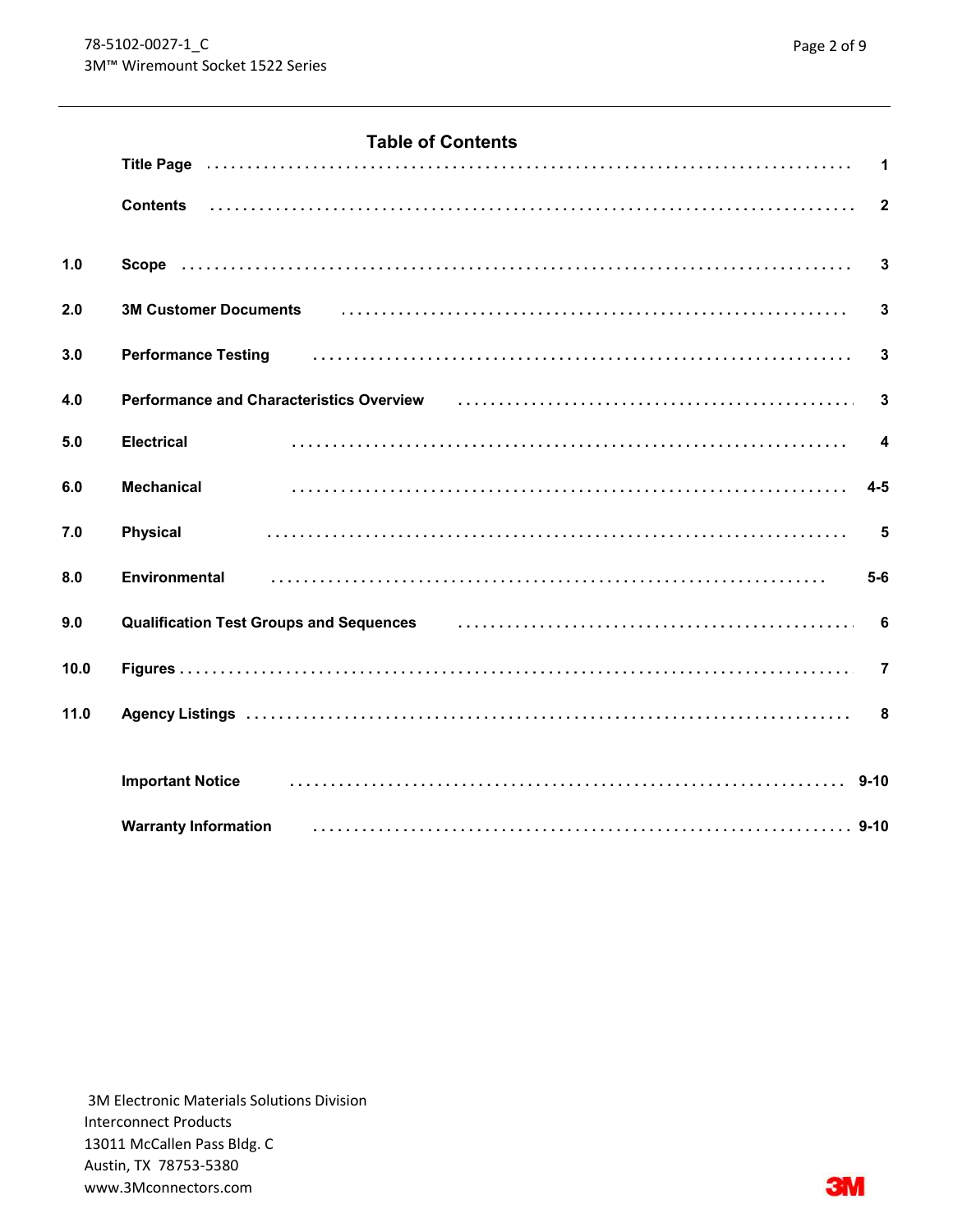## 78-5102-0027-1\_C 3M™ Wiremount Socket 1522 Series

#### 1.0 Scope

This document summarizes test methods, test conditions, and product performance requirements for 3M™ Wiremount Socket 1522 Series mated to 3M™ Latch/Eject Headers 1552 Series. In the event of performance data conflicts between this specification and any documents listed below, this specification supersedes those documents. Materials and finishes listed in the documents below apply and are included in this specification for reference only.

#### 2.0 3M Customer Documents

| 78-5100-0523-0 Technical data sheet for 3M Wiremount Socket 1522 Series  |
|--------------------------------------------------------------------------|
| 78-5100-2199-0 Techical data sheet for 3M Latch/Eject Header 1552 Series |
| 34-7042-7467-8 3443-118 3M™ Locator Plate Instructions                   |

#### 3.0 Performance Testing

Unless otherwise specified, all tests shall be performed on 152250-0113-GB sockets mated to 155250-6302-RB headers using 3625 cable at ambient environmental conditions per EIA-364. Unless otherwise specified, all values and limits are typical of those obtained by qualification testing of the subject product. All specifications are subject to revision and change without notice from 3M.

## 4.0 Performance and Characteristics Overview

#### 4.1 Ratings

Dielectric Withstanding Voltage: 500 VACrms at sea level Current (AC or DC):

4.75 A 1 line energized

2.00 A 6 lines\* energized \*Lines are adjacent in 2x3 configuration

1.25 A All lines energized

Current rating conditions: 30°C temperature rise, 20% derated

Temperature: -55°C to +105°C

Insulation resistance: >1 x10<sup>9</sup> Ω at 500 VDC

#### 4.2 Materials

Socket:

Housing insulation: Glass filled polyester PBT, gray, 94V-0 Cover insulation: Glass filled polyester PBT, gray, 94V-0 Strain relief insulation: Metal Contact: Copper alloy Wire recommendation: 3M™ Round Conductor Flat Cable 3625 Wire accommodation: 28 AWG stranded

#### 4.3 Finishes

#### Plating:

Nickel: 50 - 150 µ inches (1.27 - 3.81 µm), QQ-N-290, Class 2 Gold options: 30 µ inches (0.76 µm) Avg, ASTM B488-01, Class C

#### 4.4 Regulatory Compliance

For regulatory information about this product, visit 3M.com/regs or contact your 3M representative.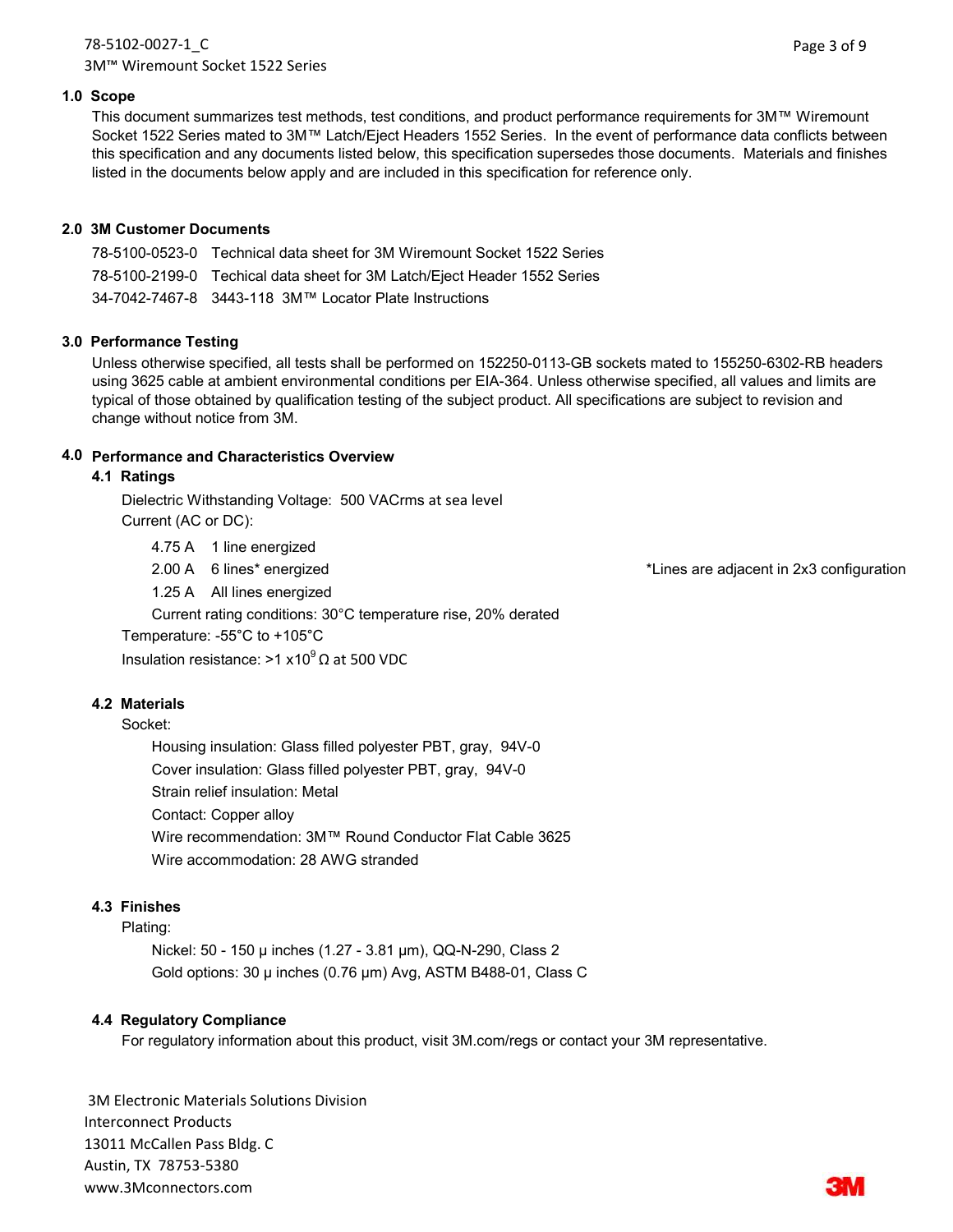| <b>Description or</b><br><b>Parameter</b> | Values &<br>Limits | <b>Units</b>     | <b>Requirement or Conditions</b>                                                                                                               | <b>Test Standard or</b><br><b>Method</b> |                         |  |                                                    |
|-------------------------------------------|--------------------|------------------|------------------------------------------------------------------------------------------------------------------------------------------------|------------------------------------------|-------------------------|--|----------------------------------------------------|
| <b>Dielectric</b><br>Withstanding Voltage | 500                | <b>VACrms</b>    | Measured between adjacent and opposing contacts. No<br>disruptive discharge during 1 minute duration. Sea level<br>with 50% relative humidity. |                                          |                         |  | EIA-364-20F<br>Method A<br><b>Test Condition I</b> |
|                                           | 4.75               |                  | line energized.                                                                                                                                |                                          |                         |  |                                                    |
| <b>Current Rating per</b><br>Line         | 2.00               | Amperes          | 6 lines energized.                                                                                                                             | 30°C temperature<br>rise, 20% derated.   | EIA-364-70A<br>Method 2 |  |                                                    |
|                                           | 1.25               |                  | All lines energized.                                                                                                                           |                                          |                         |  |                                                    |
| Low Level Contact<br>Resistance           | ~10                | <b>Milliohms</b> | 10 milliohm maximum $\Delta R$ contact resistance per mated<br>interface throughout testing.                                                   |                                          | EIA-364-23C             |  |                                                    |
| Insulation Resistance                     | >1000              | Megohms          | Measured between adjacent and opposing contacts with<br>500 VDC applied for 1 minute.                                                          |                                          | EIA-364-21F             |  |                                                    |

#### 6.0 Mechanical

| <b>Description or</b><br><b>Parameter</b>                                                                                             | Values &<br>Limits                                                                                                                                                                                     | <b>Units</b>                                         | <b>Requirement or Conditions</b>                                                                           | <b>Test Standard or</b><br><b>Method</b> |
|---------------------------------------------------------------------------------------------------------------------------------------|--------------------------------------------------------------------------------------------------------------------------------------------------------------------------------------------------------|------------------------------------------------------|------------------------------------------------------------------------------------------------------------|------------------------------------------|
| <b>Physical Shock</b>                                                                                                                 | Mated connectors shall exhibit no discontinuities greater<br>Nano-<br>than specified. 10 milliohm max $\Delta R$ contact resistance<br>$\leq 10$<br>seconds<br>per mated interface throughout testing. |                                                      | EIA-364-27B<br>Test Cond. C                                                                                |                                          |
| Vibration                                                                                                                             | Mated connectors shall exhibit no discontinuities greater<br>than specified. 10 milliohm maximum $\Delta R$ contact<br>Nano-<br>≤10<br>resistance per mated interface throughout testing.<br>seconds   |                                                      | EIA-364-28F<br>Condition V, Table<br>2, Cond A, 1.5 hrs                                                    |                                          |
| Newtons per<br>1.10<br><b>Insertion Force</b><br>Ifriction latch.<br>contact                                                          |                                                                                                                                                                                                        | Average for connector, based on 50 pin connector. No | EIA-364-37B<br>Method B                                                                                    |                                          |
| Average for connector, based on 50 pin connector. No<br>Newtons per<br>0.33<br><b>Withdrawal Force</b><br>Ifriction latch.<br>contact |                                                                                                                                                                                                        | EIA-364-37B<br>Method B                              |                                                                                                            |                                          |
| Socket Contact Wiper<br>Normal Force                                                                                                  | $≥100$                                                                                                                                                                                                 | grams                                                | Displacement equivalent to mating with a .0245" square<br>pin. Test at end of Temperature Life sequence B. | EIA-364-04B                              |

 3M Electronic Materials Solutions Division Interconnect Products 13011 McCallen Pass Bldg. C Austin, TX 78753-5380 www.3Mconnectors.com

**3M**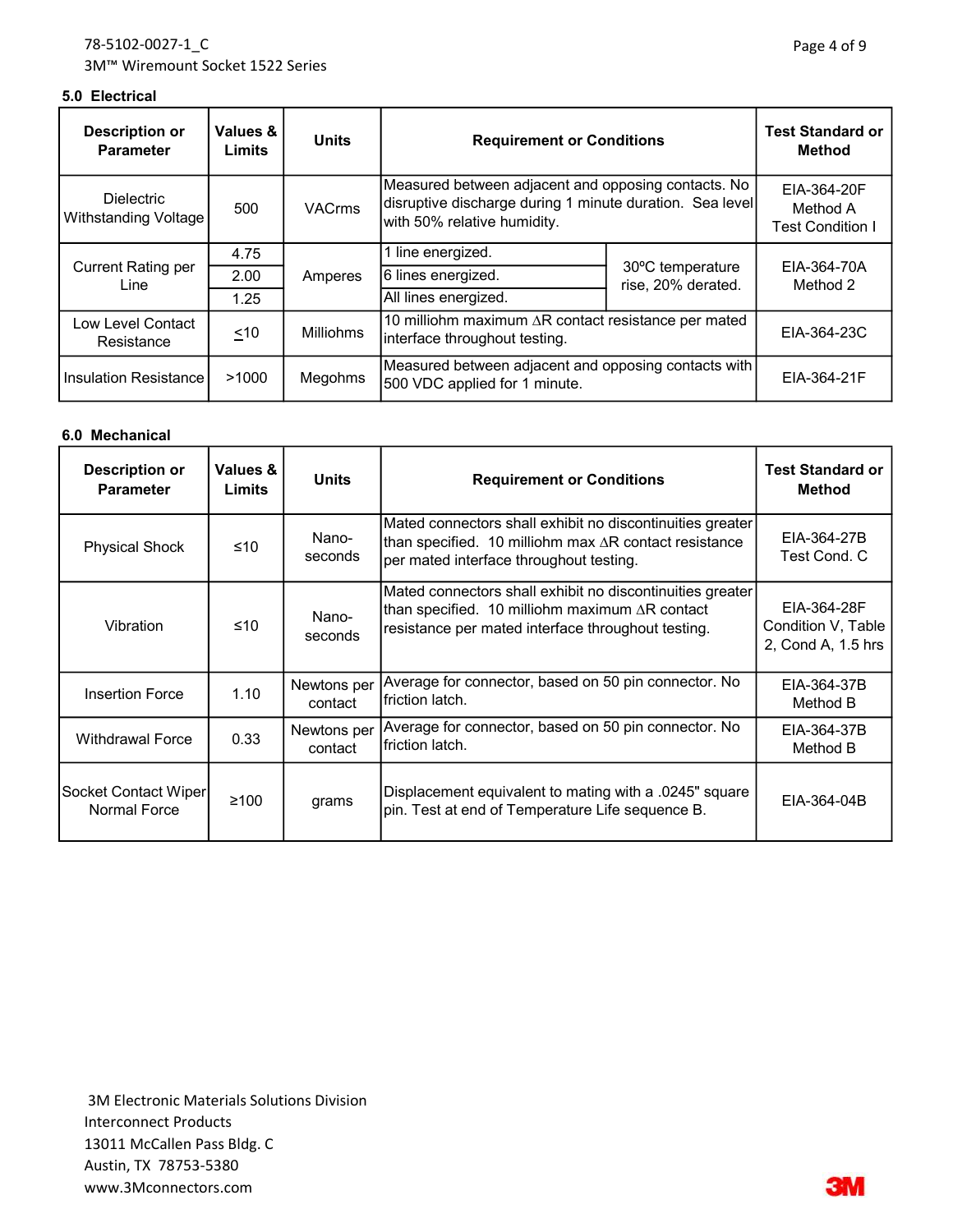# 78-5102-0027-1\_C 3M™ Wiremount Socket 1522 Series

| Durability<br>(Full)            | $100(30\mu"$<br>Au)<br>20 (10u"<br>Au) | 10 milliohm maximum ∆R contact resistance per mated<br>Mating cycles interface throughout testing.<br>(Only header has 10u" Au)              | EIA-364-09C |
|---------------------------------|----------------------------------------|----------------------------------------------------------------------------------------------------------------------------------------------|-------------|
| Durability<br>(Preconditioning) | 50                                     | 10 milliohm maximum $\Delta R$ contact resistance per mated<br>Mating cycles it will contain the interface throughout testing. (30µ"Au only) | EIA-364-09C |

# 7.0 Physical

| <b>Description or</b><br><b>Parameter</b> | Values &<br>Limits   | <b>Units</b> | <b>Requirement or Conditions</b>                                                    | <b>Test Standard or</b><br>Method |
|-------------------------------------------|----------------------|--------------|-------------------------------------------------------------------------------------|-----------------------------------|
| Visual                                    | N/A                  | N/A          | No defects such as deformation, blisters, cracks or<br>other damage.                | EIA-364-18A                       |
| <b>Nickel Plating</b><br><b>Thickness</b> | $50 - 150$           | Micro-inches | Average of random measurements from any 3 lots shall<br>not be less than specified. | EIA-364-48                        |
|                                           | $(1.27 - 3.81)$      | Micro-meters |                                                                                     |                                   |
| <b>Gold Thickness</b>                     | 30 Avg               | Micro-inches | Average of random measurements from any 3 lots shall<br>not be less than specified. | EIA-364-48                        |
|                                           | $(0.76 \text{ Avg})$ | Micro-meters |                                                                                     |                                   |

#### 8.0 Environmental

| <b>Description or</b><br><b>Parameter</b> | Values &<br><b>Limits</b> | <b>Units</b>           | <b>Requirement or Conditions</b>                                                                                                         | <b>Test Standard or</b><br><b>Method</b> |  |
|-------------------------------------------|---------------------------|------------------------|------------------------------------------------------------------------------------------------------------------------------------------|------------------------------------------|--|
| Temperature Life<br>(Thermal Aging)       | 105                       | Degrees C              | No physical abnormalities. 10 milliohm maximum $\Delta$ R<br>EIA-364-17C<br>contact resistance throughout testing.<br>Method A Condition |                                          |  |
|                                           | 1000                      | <b>Hours</b>           |                                                                                                                                          | 4                                        |  |
| Durability                                | 100                       |                        | 10 milliohm maximum $\triangle$ R contact resistance<br> Mating cycles  <sub>throughout testing.</sub>                                   | EIA-364-09C                              |  |
| <b>Thermal Shock</b>                      | -55 & 105                 | Degrees C              | No physical abnormalities. 10 milliohm maximum $\Delta R$<br>contact resistance throughout testing.                                      | EIA-364-32G<br>Method A, Test            |  |
|                                           | 5                         | Cycles                 |                                                                                                                                          | Cond. VII                                |  |
|                                           | $-10$ to 65               | Degrees C              | No physical abnormalities. 10 milliohm maximum $\Delta$ R<br>contact resistance throughout testing.                                      | EIA-364-31F                              |  |
| Humidity-<br>Temperature Cycling          | 90 to 98                  | % Relative<br>humidity |                                                                                                                                          | Method IV Fig 1                          |  |
|                                           | 240                       | <b>Hours</b>           |                                                                                                                                          |                                          |  |
| Salt Spray                                | 5                         | % NaCl                 | 48 hours. 25 milliohm maximum ∆R contact resistance<br>per mated interface throughout testing.                                           | EIA-364-26C<br>Test Cond, B              |  |

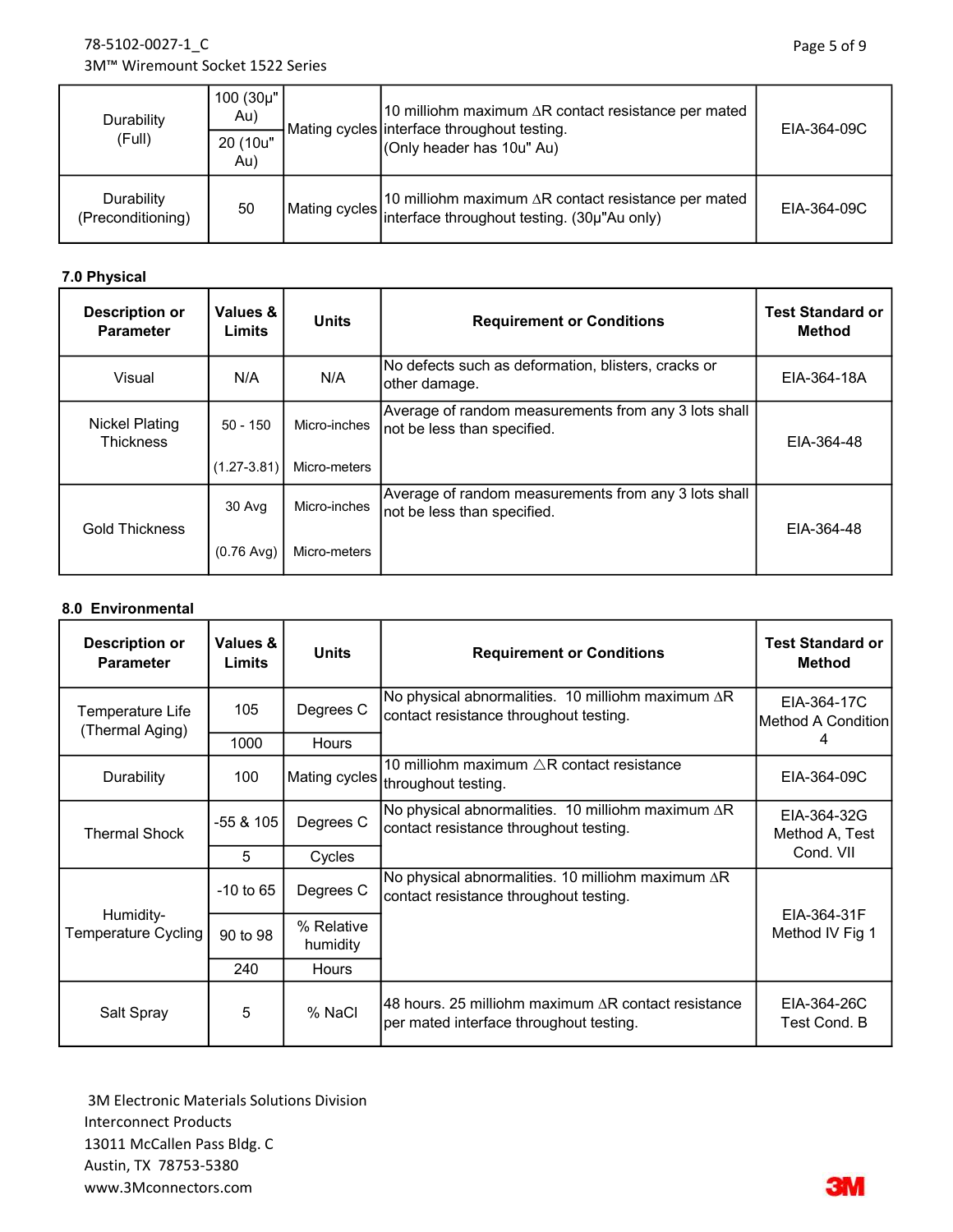#### 9.0 Qualification Test Groups and Sequences

#### 9.1 Sequenced Tests

| <b>TEST</b>                     | <b>EIA 364</b> | <b>TEST GROUP</b> |                |                |                |     |     |
|---------------------------------|----------------|-------------------|----------------|----------------|----------------|-----|-----|
|                                 | TP NO.         | $\overline{A}$    | B              | C              | D              | Е   | F   |
| Visual                          | 18             | 0,8               | 0,4            | 0,6            | 0,5            | 0,6 | 0,3 |
| <b>LLCR</b>                     | 23             | 1,3,5,7           | 1,3            | 1,3,5          | 1,4            |     |     |
| Durability (Pre-conditioning)   | 13             |                   |                |                | $\overline{2}$ |     |     |
| Durability (Full)               | 13             | 2                 |                |                |                | 3   |     |
| Temperature Life (Full)         | 17             |                   | $\overline{2}$ |                |                |     |     |
| Dielectric Withstanding Voltage | 20             |                   |                |                |                | 1,4 | 2   |
| <b>Insulation Resistance</b>    | 21             |                   |                |                |                | 2,5 |     |
| <b>Mechanical Shock</b>         | 27             |                   |                | $\overline{2}$ |                |     |     |
| Vibration                       | 28             |                   |                | $\overline{4}$ |                |     |     |
| Thermal Shock                   | 32             | $\overline{4}$    |                |                |                |     |     |
| Humidity Temperature Cycling    | 31             | 6                 |                |                |                |     |     |
| Salt Spray/Fog                  | 26             |                   |                |                | 3              |     |     |
| Temperature Rise vs. Current    | 70             |                   |                |                |                |     |     |

#### 9.2 Independent Tests

1) Current Rating

2) Mating Force / Contact

3) Unmating Force / Contact

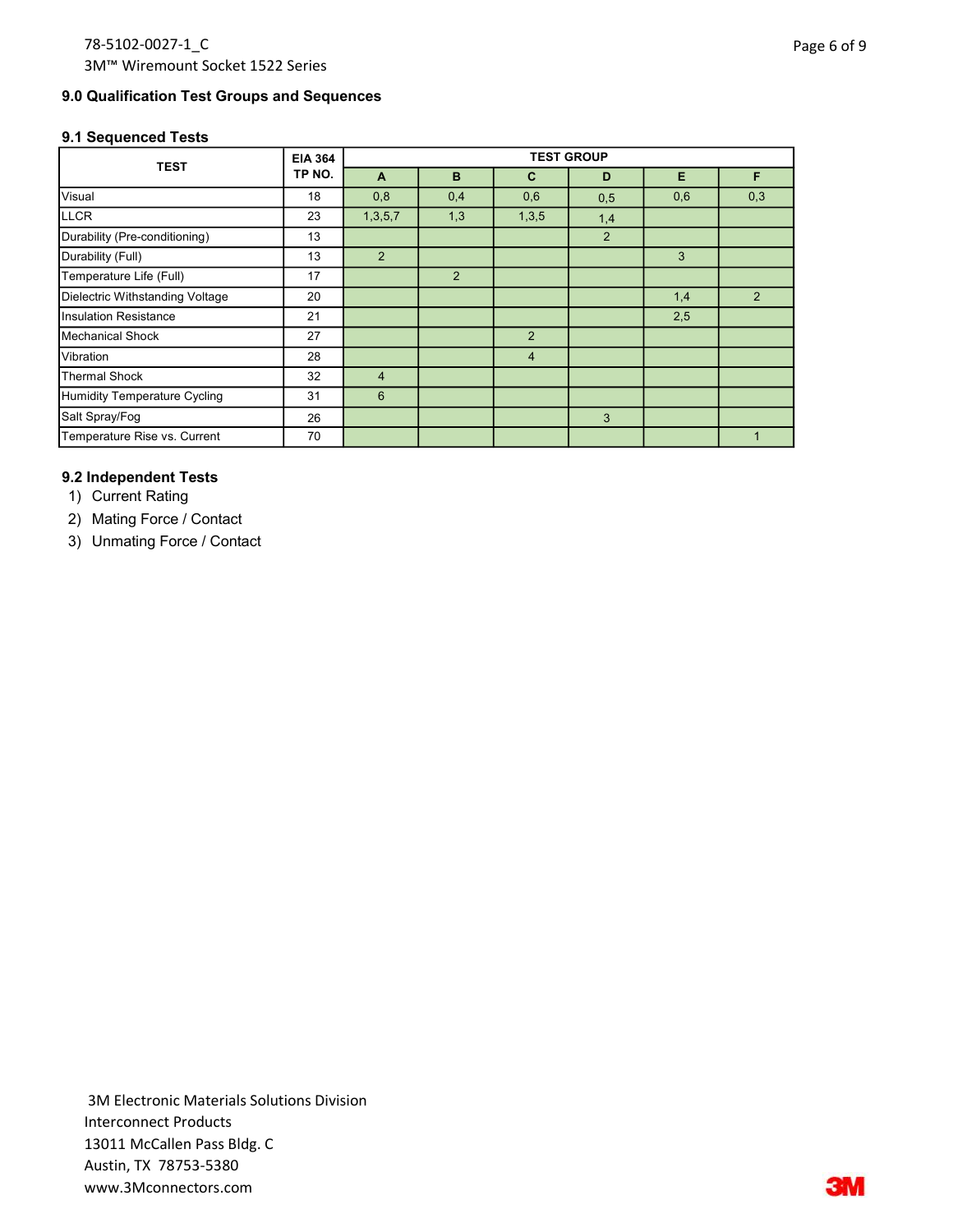## 10. Figures 10.1 Current Rating

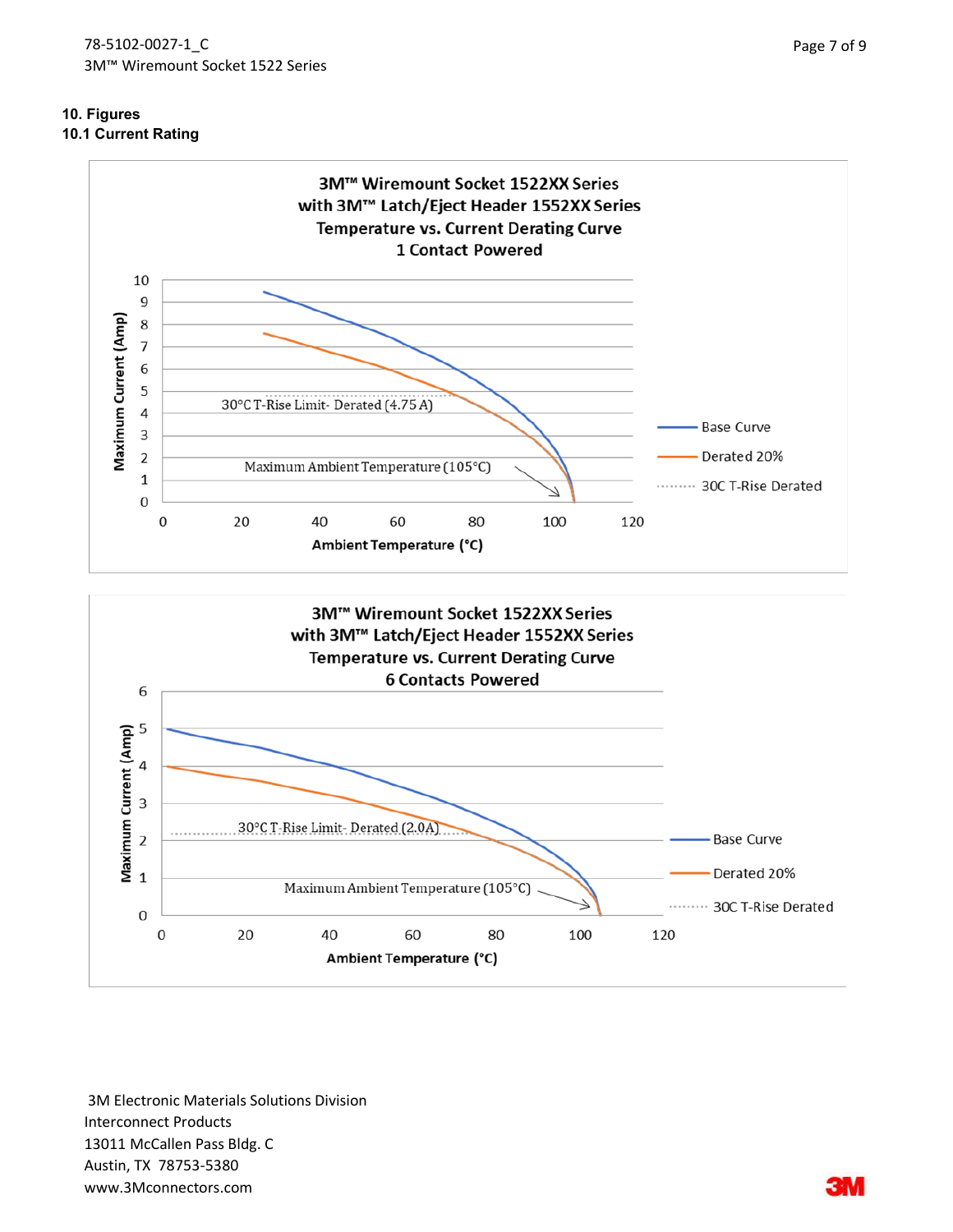

#### 11.0 Agency Listings

11.1 Underwriters Laboratories (UL)

| Agency | File No. |
|--------|----------|
|        | E68080   |
| CUL    | E68080   |